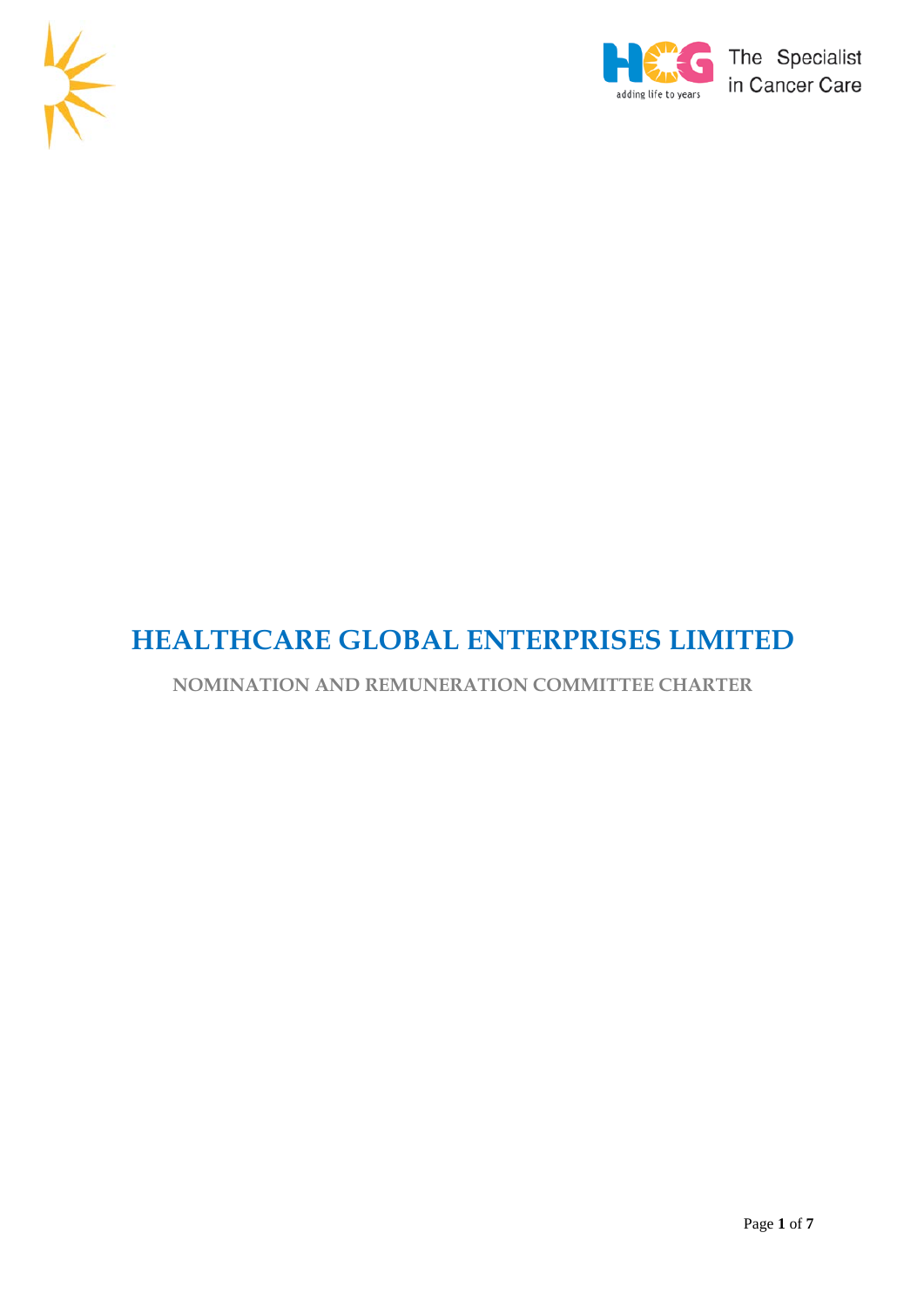



# **I. INTRODUCTION**

The Remuneration and Nominations Committee (the "Committee") is a committee of the board of directors ("Board") of HealthCare Global Enterprises Limited (the "Company"). The Board has established the Remuneration and Nominations Committee as per the Companies Act 2013 and in accordance with the Securities and Exchange Board of India (Listing Obligations and Disclosure Requirements) Regulations, 2015. A Nomination and Remuneration Committee is central to the effective functioning of the Board and this charter sets out the basis for the Board's establishment of the Committee and the scope of the Committee's responsibilities in relation to the Company.

#### **II. PURPOSE**

The purpose of the Committee shall be to:

- (i) assist the Board in discharging its responsibilities relating to compensation of the Company's directors and key managerial personnel and recommend to the Board a policy, relating to the remuneration of the Company's directors, key managerial personnel and other employees;
- (ii) evaluate and approve the adequacy of the compensation plans, policies, programs and succession plans for Company's executive directors and senior management;
- (iii) formulate the criteria for determining qualifications, positive attributes and independence of a director and for performance evaluation of independent directors on the Board;
- (iv) oversee the Company's nomination process for the top level management and identify, screen and review individuals qualified to serve as executive directors, non-executive directors, independent directors and senior management consistent with criteria approved by the Board;
- (v) recommend appointment and removal of directors to the Board, for approval at the annual meeting of shareholders;
- (vi) carry out evaluation of the performance of the Board;
- (vii) leadership development;
- (viii) to devise a policy on Board diversity.
- (ix) such other matters as may be prescribed by applicable law or by the Board in compliance with applicable law from time to time.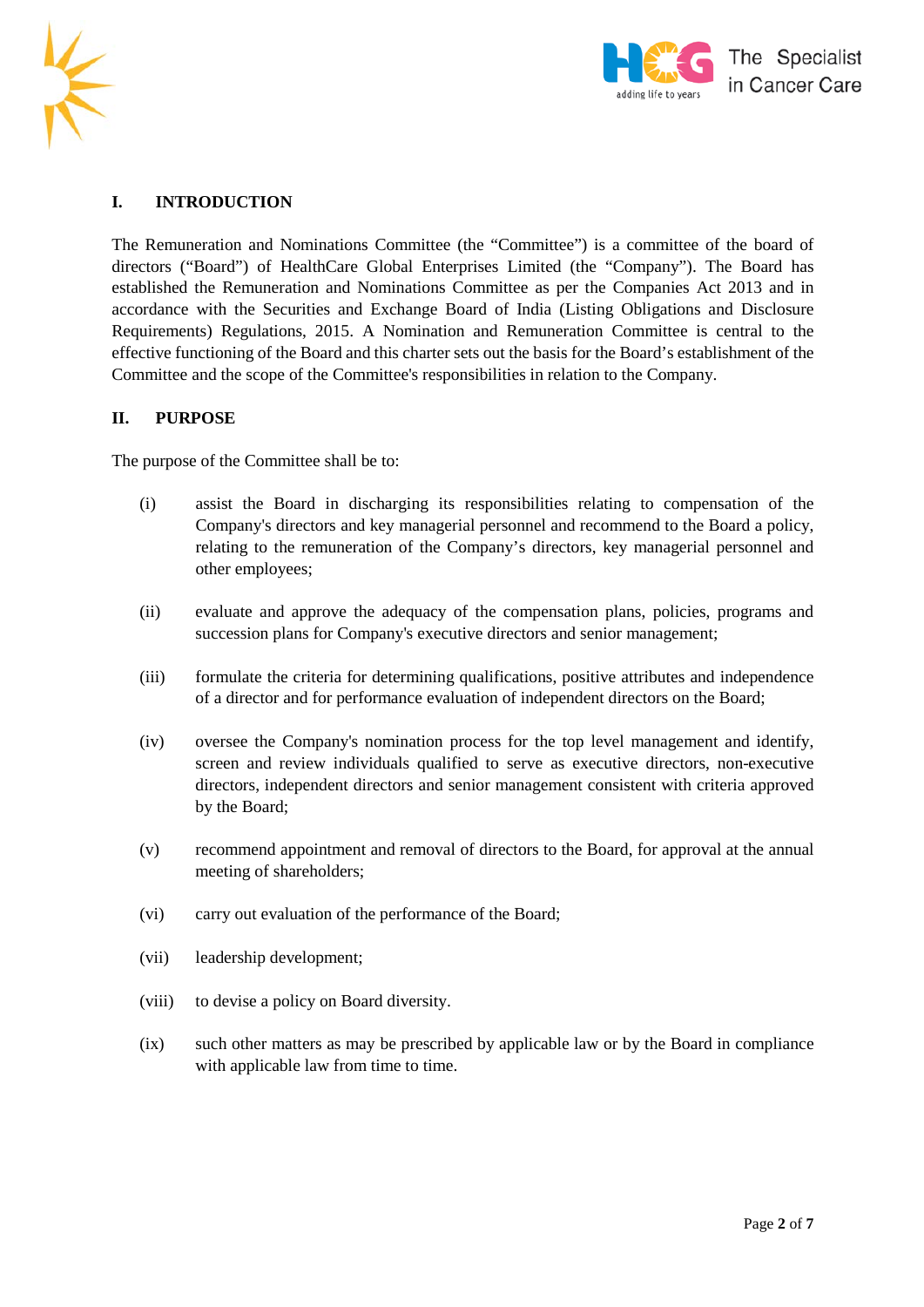



# **III. MEMBERSHIP AND ORGANIZATION**

The Company shall constitute the Committee through the Board. The Committee will be appointed by the Board and will serve at its discretion. The Committee shall consist of not less than three directors, all of whom shall be non-executive directors and at least half of whom shall be independent directors.

The members of the Committee shall meet the independence requirements of the Companies Act, 2013 and the listing agreement with Indian stock exchanges.

The members of the Committee will be appointed by the Board and may be removed by the Board in its discretion. The Board shall designate a member of the Committee as the chairperson, provided that such chairperson shall be an independent director. The chairperson of the Company (whether executive or non-executive) shall not chair the Committee, but can be a member of the Committee. The chairperson of the Committee, or in his/her absence, any other member of the Committee authorised by the chairperson of the Committee, shall attend general meetings of the Company.

The Chairman of the Nomination and Remuneration Committee may be present at the Annual General Meeting, to answer the shareholders' queries. However, the Chairman of the Company can decide who should answer the queries.

#### **IV. DUTIES AND RESPONSIBILITIES**

The Committee has the authority to undertake the specific duties and responsibilities listed below and will have the authority to undertake such other specific duties as the Board of Directors from time to time prescribes and as may be required to be undertaken in terms of any statutory or regulatory requirements.

#### *A. Compensation Policies*

- 1. To review annually and approve for the Chief Executive Officer ("CEO") the corporate goals and objectives applicable to the CEO, evaluate at least annually the CEO's performance in light of those goals and objectives, and determine and approve the CEO's (a) annual base salary, (b) annual incentive bonus, including the specific goals and amount, (c) equity compensation, (d) employment agreement, severance arrangements, and change in control agreements/ provisions, and (e) any other benefits, compensation or arrangements, based on this evaluation.
- 2. To review annually and approve for the executive directors and the senior management, the (a) annual base salary, (b) annual incentive bonus, including the specific goals and amount, (c) equity compensation, (d) employment agreements, severance arrangements or plans, and change in control agreements / provisions, and (e) any other benefits, compensation or arrangements.
- 3. To administer the Company's equity incentive plans, including the review and grant of awards to eligible employees under the plans and the terms and conditions applicable to such awards, subject to the provisions of each plan.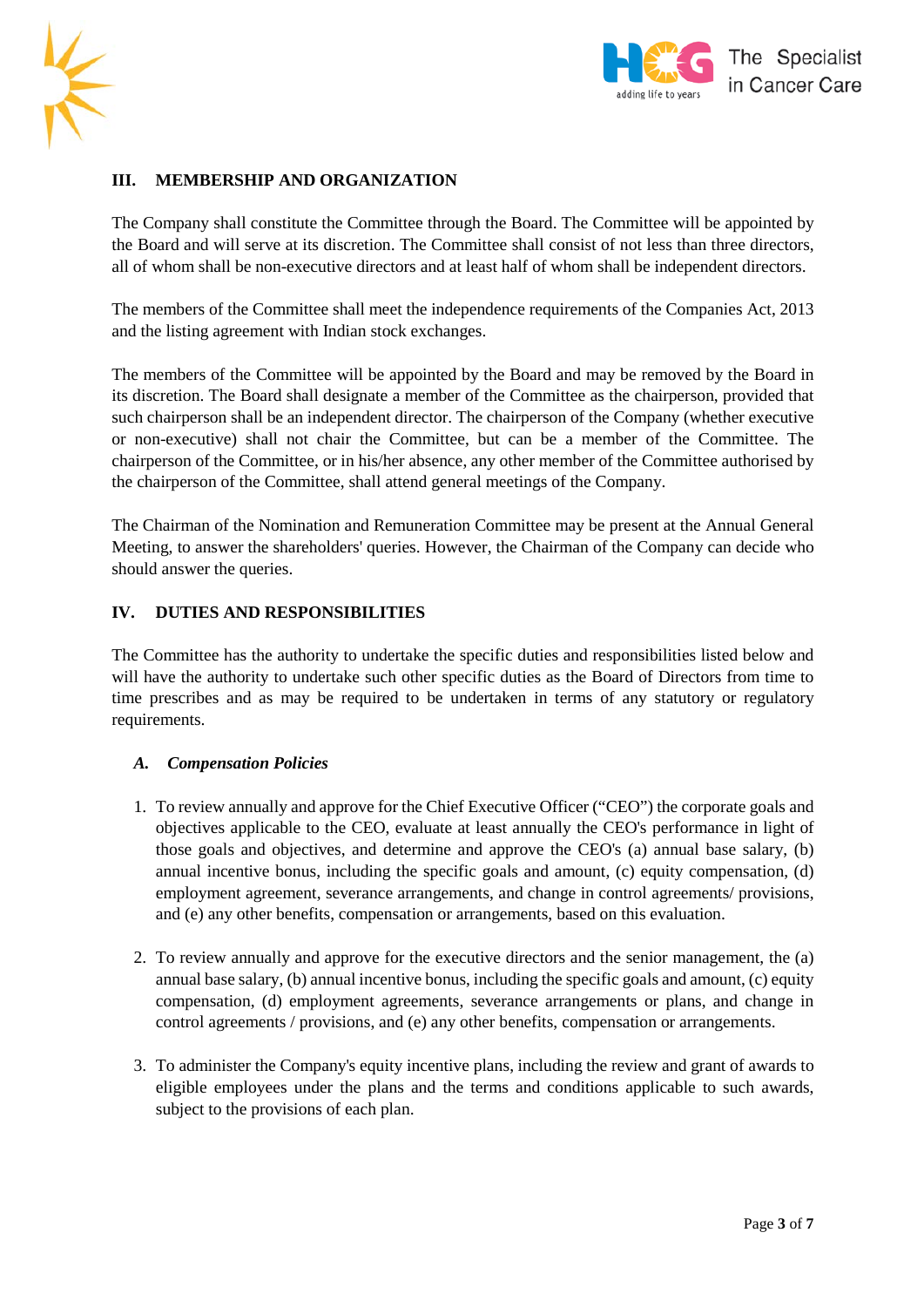



- 4. To make recommendations to the Board with respect to incentive compensation plans. The Committee may review the Company's incentive compensation arrangements to determine whether they encourage excessive risk-taking, review and discuss at least annually the relationship between risk management policies and practices and compensation, and evaluate compensation policies and practices that could mitigate any such risk.
- 5. To recommend to the Board a policy relating to the remuneration of directors, key managerial personnel and other employees. This policy shall be such that the remuneration is reasonable and sufficient to attract, retain and motivate directors, key managerial personnel and senior employees of the quality required to run the company successfully. This policy shall set out a clear relationship between remuneration and performance, including appropriate performance benchmarks. The policy shall ensure that the remuneration to directors, key managerial personnel and senior employees involves a balance between fixed and incentive pay reflecting short and long-term performance objectives as appropriate for the Company and its goals, should be provided in the policy.

# *B. Nomination of directors*

- 1. To formulate the criteria to determine the qualifications, qualities, skills, positive attributes, independence and other expertise required to be a director of the Company and to develop, and recommend to the Board for its approval, criteria to be considered in selecting director(s) (the "Director Criteria").
- 2. To identify (including through head hunter agencies), screen and review candidates qualified to be appointed as executive directors, non-executive directors and independent directors, consistent with Director Criteria (including evaluation of incumbent directors for potential renomination), and making recommendations to the Board on candidates for: (i) nomination for election or re-election by the shareholders; and (ii) any Board vacancies that are to be filled by the Board. The nominations Committee may act on its own in identifying potential candidates, inside or outside the Company, or may act upon proposals submitted by the Chairman of the Board. The Committee will review and discuss all documents pertaining to candidates and will conduct evaluation of candidates in accordance with a process that it sees fit and appropriate, passing on the recommendations for the nomination to the Board.
- 3. To review annually, the Board's committee structure and composition and to make recommendations to the Board regarding the appointment of directors to serve as members of each committee and committee chairpersons.
- 4. To perform a consultative role for any appointment requiring Board approval, as stipulated by law or regulation, for top management positions such as that of the Chief Financial Officer, Company Secretary and Head of Human Resources (if the candidate for the position is not slated to be an executive director). The Committee provides its advice and recommendations to the Board.
- 5. The Committee shall work with the Chairman of the Board to develop and recommend to the Board for approval a CEO succession plan (the "Succession Plan"), and shall review the Succession Plan periodically with the CEO, develop and evaluate potential candidates for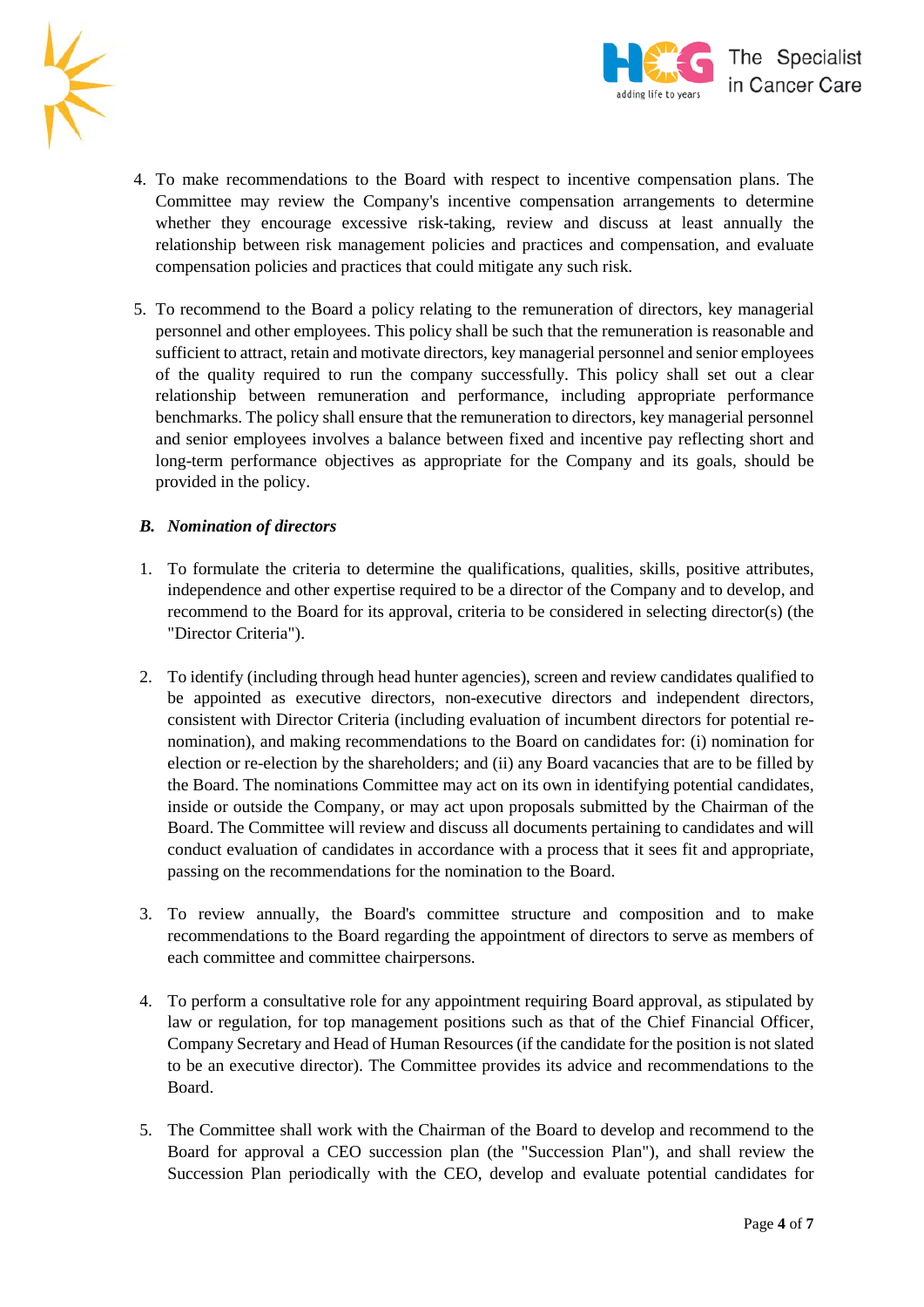



executive positions and recommend to the Board any changes to, and any candidates for succession under, the Succession Plan.

# *C. Performance Evaluation and Leadership Development*

- 1. To develop, subject to approval by the Board, a process for an annual evaluation of the performance of the Board, the individual directors and board committees in the governance of the Company and to coordinate and oversee this annual evaluation.
- 2. To formulate criteria for evaluation of independent directors and the Board and carry out evaluation of every director's performance.
- 3. In consultation with the CEO, to review the performance of all the executive directors each quarter, on the basis of detailed performance parameters set for each of the executive directors at the beginning of the year. The Committee may, from time-to-time, also evaluate the usefulness of such performance parameters, and make necessary amendments.
- 4. To annually review its own performance and present the results of the evaluation to the Board. The Committee shall conduct this evaluation in such manner as it deems appropriate.
- 5. To maintain regular contact with the leadership of the Company, review of data from the employee survey and regular review of the results of the annual leadership evaluation process.
- 6. To identify persons to be appointed to positions of Senior Management in accordance with identified criteria and to recommend to the board their appointment and removal.
- 7. The Committee shall disclose the criteria for performance evaluation, as laid down by the Nomination and Compensation Committee, in Company's Annual Report.

#### *D. Other responsibilities*

- 1. To develop and recommend a policy on Board diversity.
- 2. To review and reassess the adequacy of the Committee's charter as required and recommend changes to the Board.
- 3. Perform such functions as are required to be performed by the compensation committee under the Securities and Exchange Board of India (Share Based Employee Benefits) Regulations, 2014.
- 4. The Committee shall perform any other activities in line with this Charter, Company's bylaws, Corporate Governance guidelines as the Board feels appropriate and delegates to the Nomination and Remuneration Committee including activities and as may be required to be undertaken in terms of any statutory or regulatory requirements.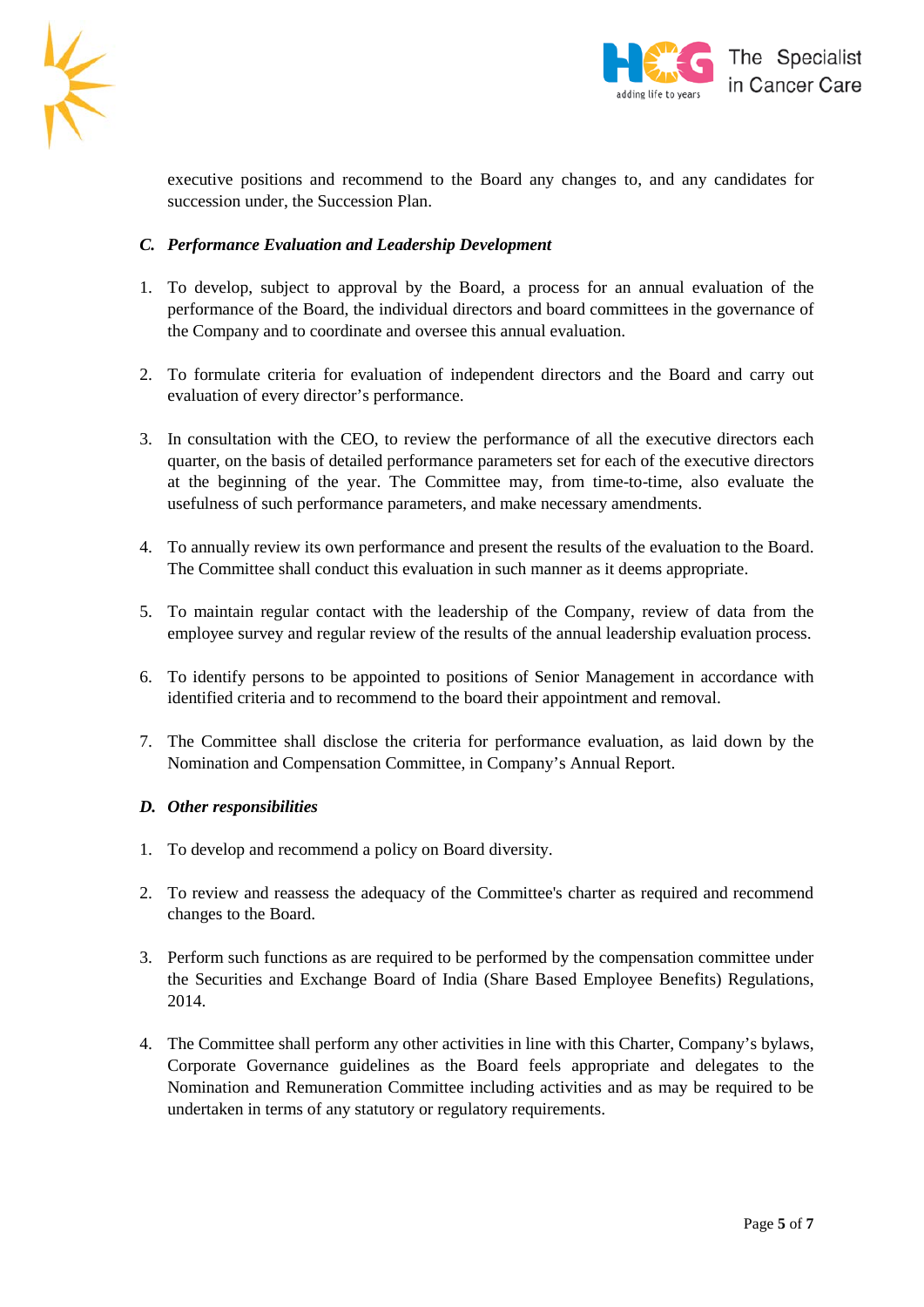



# *E. Specific powers*

- 1. The Committee may conduct or authorize studies of matters within the Committee's scope of responsibility with full access to all books, records, facilities and personnel of the Company.
- 2. The Committee may form subcommittees for any purpose that the Committee deems appropriate and may delegate to such subcommittees such power and authority as the Committee deems appropriate. If designated, each such subcommittee will establish its own schedule and maintain written minutes of its meetings, which minutes will be filed with the minutes of the meetings of the Board. The Committee shall not delegate to a subcommittee any power or authority required by law, regulation or listing standard to be exercised by the Committee as a whole.

#### *F. Advisors*

- 1. The Committee shall have the authority to appoint and retain any search firm engaged to assist in identifying director candidates, and to retain outside counsel and any other advisors as the Committee may deem fit in its sole discretion. The Committee shall have the authority to approve related fees and other terms. Any communications between the Committee and the external legal counsel in the course of obtaining legal advice will be considered as attorneyclient (company) privileged communication and the Committee shall take all necessary steps to preserve the privileged nature of those communications.
- 2. The Committee members may, if they so desire and at their sole option take the assistance of a Compensation Consultant for evaluation of Compensation payable to Whole-time Directors, Key Managerial Personnel as well as approve the firm's fees and other terms. The Compensation Committee shall also have the authority to obtain advice and assistance from internal or external legal, accounting or other advisors. Any communications between the Committee and the external legal counsel in the course of obtaining legal advice will be considered as attorney-client (company) privileged communication and the Committee shall take all necessary steps to preserve the privileged nature of those communications.
- 3. The Committee shall have full access to Company's records, its employees and external advisors as necessary to perform its duties.

# **V. MEETINGS AND REPORTS**

- 1. The Committee will meet as frequently as required to perform its functions, but not less than two times a year. The meeting shall be called by the Chairman of the Committee, or by the Secretary of the Committee acting under the instructions of the Chairman of the Committee or if the meeting has been requested by any member of the Committee, the external auditor or by the Chairman of the Board.
- 2. The Committee is governed by the same rules regarding meetings (including meetings in person or by telephone or video conferencing etc. as may be permitted by law from time to time) action without meetings, notice, waiver of notice, and quorum and voting requirements as are applicable to the Board.